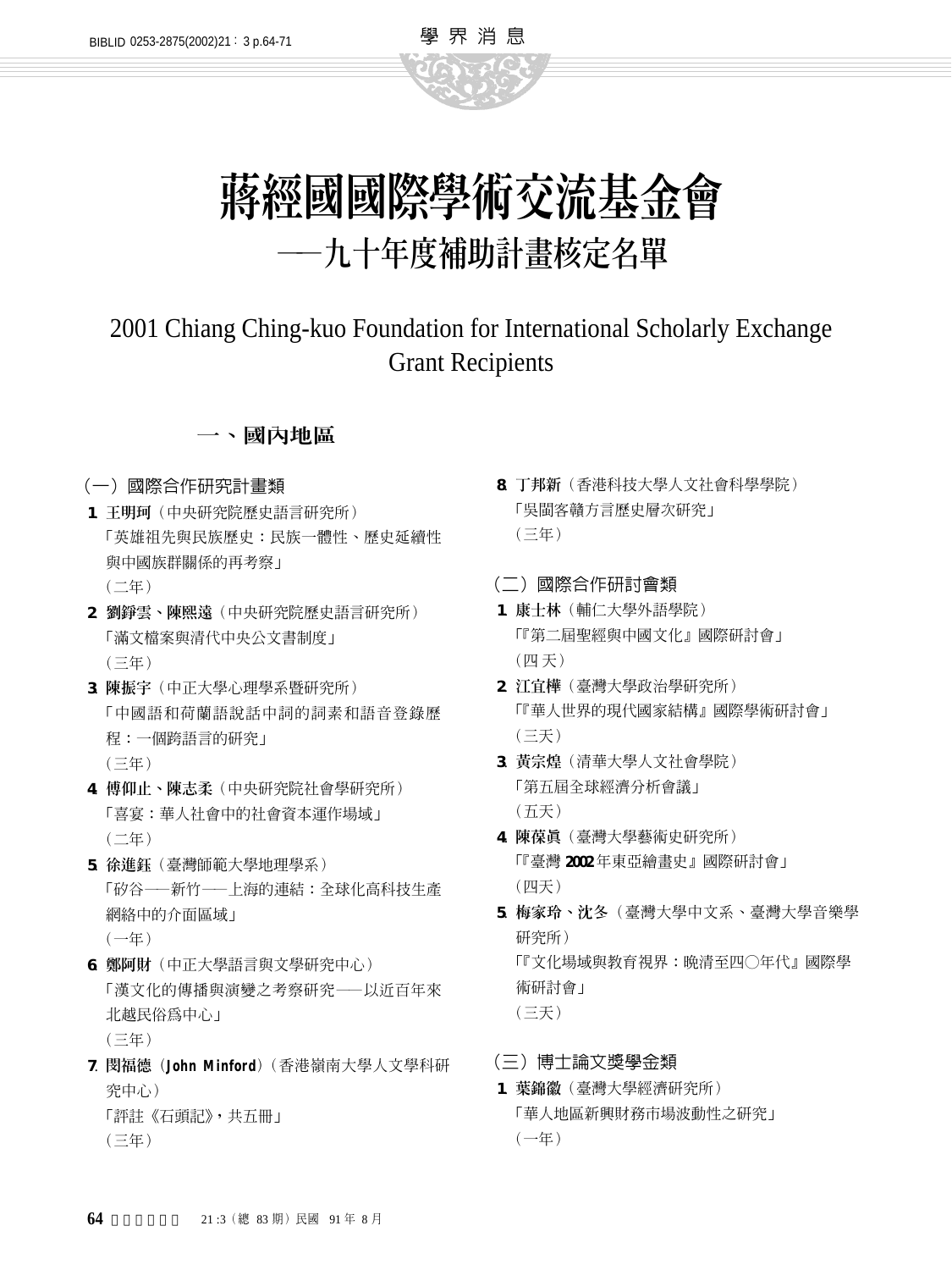# 二、美洲地區

#### $(-)$  Research Grants

1. **Zili Yang** (Pennsylvania State University) "Environmental Legacies of Rapid Economic Growth: A Comparative Study of the Environmental Kuznets Curve Phenomena in Mainland China and Taiwan"  $(2 \text{ years})$ 

2. **Todd Sandel** (University of Oklahoma) "Mother Tongue Preservation: Exploring Language, Identity, and Cultural Consciousness in Taiwan and the United States"  $(2 \text{ years})$ 

#### **3**. **Kenneth Dean**(McGill University)

"Minnan Epigraphy and a Handbook on Chinese Stone Inscriptions"

 $(2 \text{ years})$ 

4. **Q. Edward Wang** (Rowan University)

"Politics, Science, and Identity: Main Trends in Taiwan's Historical Writing, 1949 to the Present"  $(2 \text{ years})$ 

**5**. **Steven Goldstein** (Smith College)

"Changing Times: Taiwan in the Twentieth Century"  $(2 \text{ years})$ 

**6**. **Wen Lang Li**(Ohio State University)

"The Making of A Legislator: Ecological Analysis of Taiwan's Elections, 1986-2001"

 $(2 \text{ years})$ 

- **7**. **Terry Bodenhorn**(University of Illinois at Springfield) "Water Pollution, Public Health, and Societal Response along the Danshui River Ecosystem, 1960-2000"  $(2 \text{ years})$
- **8**. **Tze-Lan Sang**(University of Oregon)

"Alternative Modernity: Urban Popular Fiction in Republican China, 1912-1949"

 $(15$  months)

**9**. **Yuen-kun Lee**(Harvard University)

"Yi-Xia Interaction and the Formation of Chinese Identity"  $(2 \text{ years})$ 

# $(\square)$  Grants for Professors

**1**. **Hui-shu Lee**(University of California, Los Angeles) "Behind the Screen and Beyond: Chinese Imperial Women's Patronage and Practice of Art in the Song Dynasty (960-1279)"

 $(1$  year)

學 界 消 息

2. **Lynn White** (Princeton University)

"Economic Booms and Local Powers: Taiwan (1963-73), Shanghai Delta(**1 9 7 1**-**8 6**), Thailand(**1 9 8 6**-**9 6**) and The Philippines (not yet)"  $(1$  year)

- **3**. **Anru Lee**(California State University, Sacramento) "In the Name of Harmony and Prosperity: Labor and Gender Politics in Taiwan's Economic Restructuring"  $(1$  year)
- **4**. **Karl Gerth**(University of South Carolina) "Nationalizing Consumer Culture: Products and Patriotism in Modern China"  $(1$  year)
- **5**. **Mark Halperin**(Ohio State University) "Out of the Cloister: Buddhism in the Lay Imagination of the Song Dynasty"  $(16$  months)
- **6. Wen-hui Tsai** (Indiana-Purdue University at Fort Wayne) "Nationalism and Social Movements in Taiwan under Japanese Rule: The Case of the Farmer's Protest Movement in the 1920s and 1930s"

 $(1$  year)

- **7**. **Tun-jen Cheng**(College of William and Mary) "Information Technology and Authoritarianism in China"  $(1$  year)
- **8**. **Ellen Widmer**(Wesleyan University) "Gentlewomen (quixiu) and the Novel in Nineteenth and Early Twentieth-Century China"  $(1$  year)
- **9**. **JeeLoo Liu**(The State University of New York at Geneseo) "An Analytic Introduction to Chinese Philosophy"  $(9$  m on the  $)$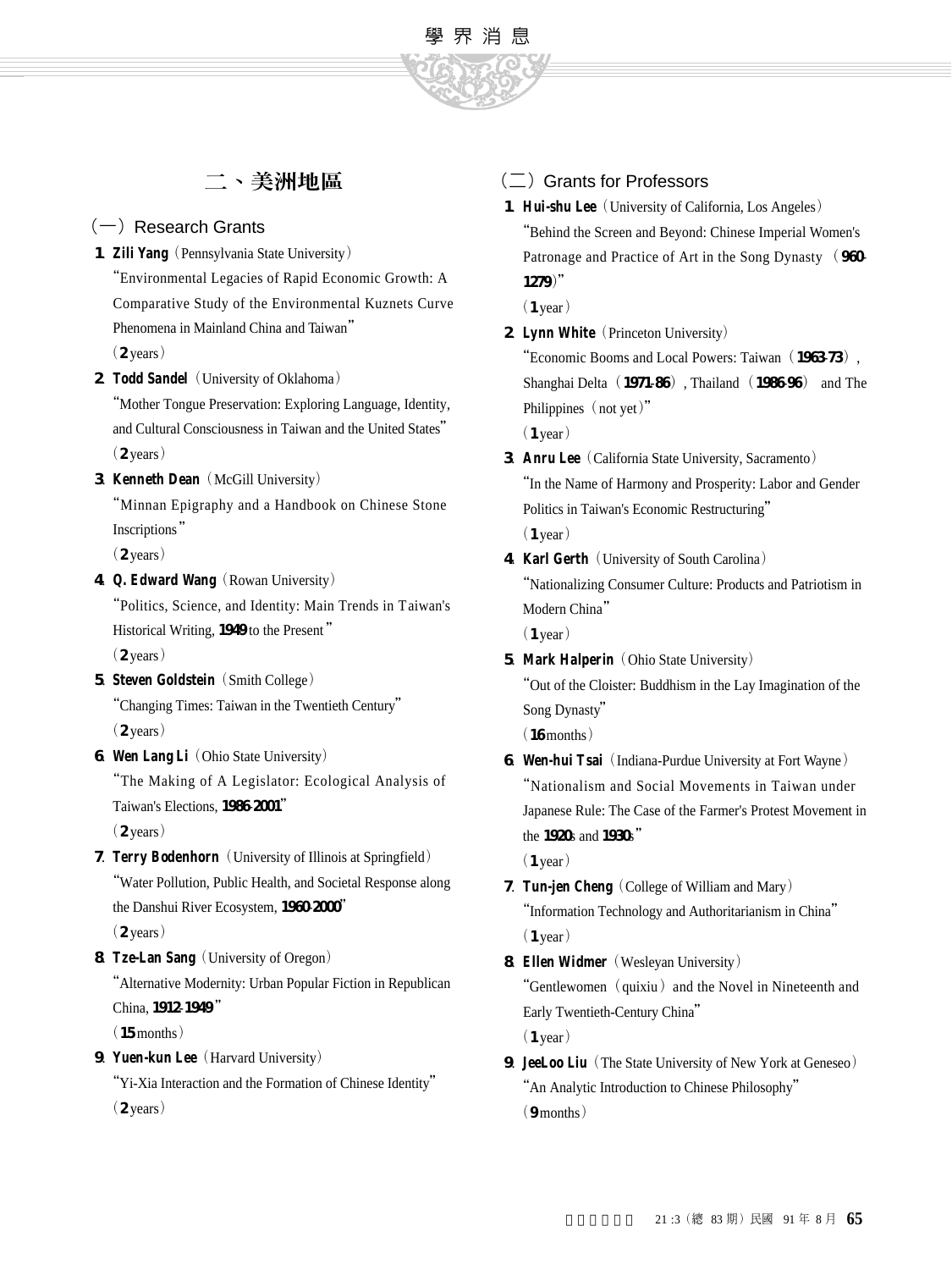

#### 10. **Cheng Li** (Hamilton College)

"Techno-Nationalism vs. Techno-Globalism: Choices for China's Fourth Generation Leaders"  $(1$  year)

#### $(\equiv)$  Conference / Seminar / Workshop

1. **Kang-I Sun Chang** (Council on East Asian Studies, Yale University)

"An International Conference: 'Poetic Thought and Hermeneutics in Traditional China: A Cross-Cultural Perspective"

 $(4 \text{ days})$ 

- **2**. **Jean C. Oi**(Association for Asian Studies) "Conferences in China and Inner Asian Studies"  $(1$  year)
- **3** Yang Lu (Princeton University) "New Pespectives on the Tang: An International Conference"
- $(3 \text{days})$ 4. **Thomas G. Rawski** (University of Pittsburgh)

"The Transition that Worked: Origins, Mechanism, and Consequences of China's Long Boom"  $(3$  years)

**5**. **William Kirby**(President and Fellows of Harvard Uni  $versity)$ 

"Taiwan Studies Workshop"

 $(1$  year)

**6**. **Anne Yue-Hashimoto** (University of Washington) "Historical Aspects of the Chinese Language: An In ternational Symposium Commemorating the Centennial Birthday of the Late Professor Li Fang-Kuei"

 $(4$  months)

#### (四) Subsidies for Publication

- 1. **David Bogen** (University of Maryland, School of Law Maryland Series in Contemporary Asian Studies) "Chiu, Hungdah $(\text{ed.})$ , Implementation of the Taiwan Relations Act: An Examination after Twenty Years"  $(1$  month)
- 2. **Priscilla Ross** (State University of New York Press) "Hao Zhidong, Intellectuals at a Crossroads: The Changing

Politics of China's Knowledge Workers"

 $(1$  year)

- **3**. **Douglas Mitchell**(The University of Chicago Press) "Sang, Tze-lan D., The Emerging Lesbian: Female Same-Sex Desire in Modern Chinese Literature and Culture"  $(1$  year)
- **4**. **Muriel Bell**(Stanford University Press)

"Fong, Tobie Meyer, Building Culture in Early Qing Yang $z$ hou"

 $(1$  year)

**5**. **Alan Thomas**(The University of Chicago Press) "The Taoist Canon: A Historical Guide to Taoist Literature in the Daozang of the Ming Dynasty"  $(6$  years)

#### $($  $\overline{\text{L}}$ ) Doctoral Dissertation Fellowships

- 1. **Pieter Keulemans** (University of Chicago) "Telling Tales of the Chiang-hu: The Nineteenth- Century Text and Context of Urban Spectacle"  $(1$  year)
- 2. **Curie Virag** (Harvard University) "Knowledge Emotion and the Reconfigured Self in the Tang-Song Transition"

 $(1$  year)

**3**. **Stephen Platt** (Yale University)

"Awakening Hunan: The Local Roots of Chinese Nation alism, 1852-1922"

 $(1$  year)

**4**. **Yi Wu**(Columbia University)

"Negotiating Land Ownership: Property Relations and Legal Change in Rural Southwestern China"  $(1$  year)

**5. Drew Hopkins** (Columbia University)

"Economic Culture of Paper Production in Western Fujian"  $(1$  year)

- **6**. **Hsin-Mei Agnes Hsu**(University of Pennsylvania) "Mimesis of Warfare and Musical Rituals in Early Chinese Pictorial Eulogies and Mortuary Accoutrements"  $(1$  year)
- **7**. **Natasha Heller**(Harvard University)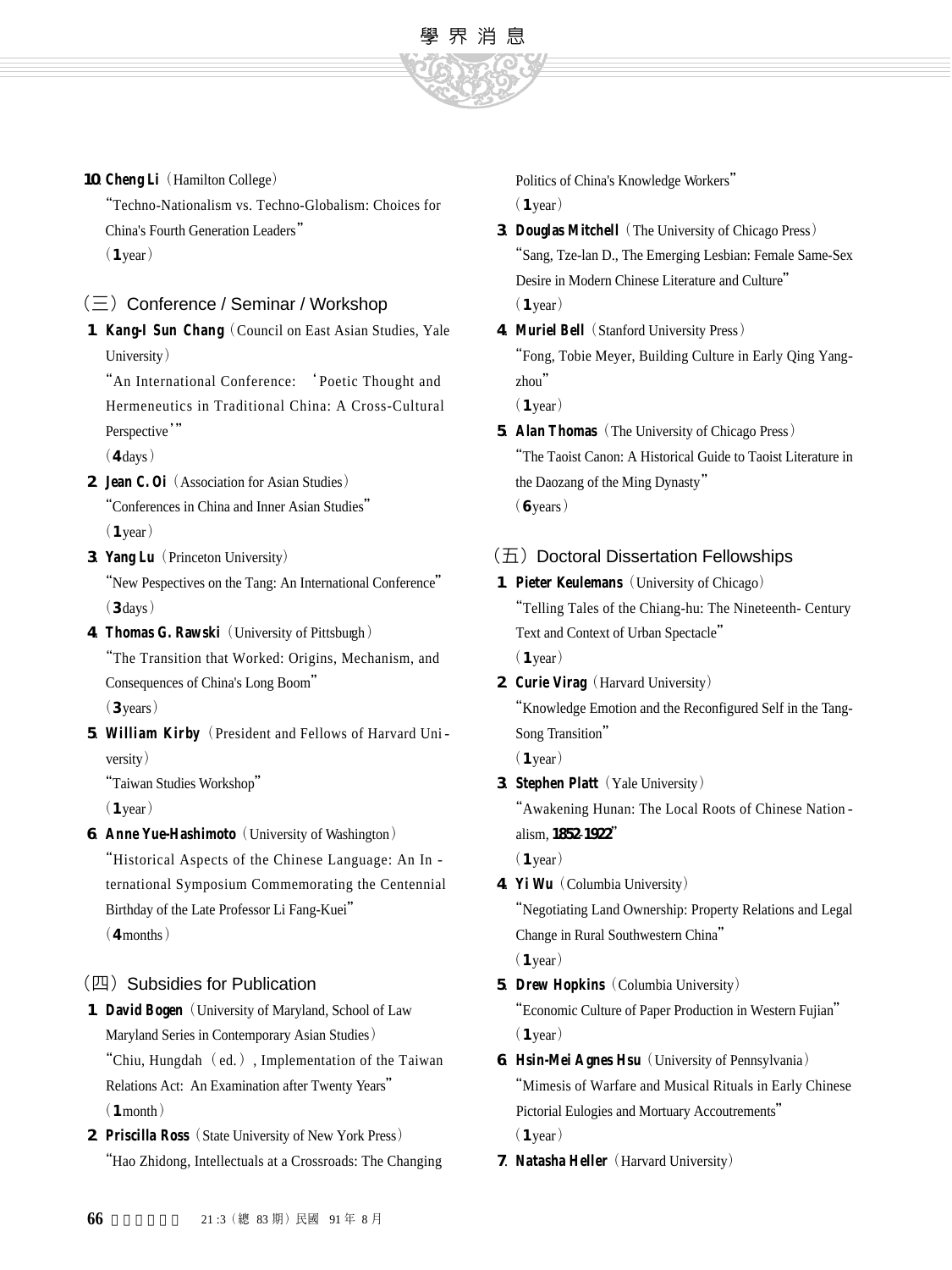

"Illusory Abiding: The Buddhist Imagination of Zhongfeng Mingben (1263-1323)"

 $(1$  year)

**8. Antonio C. Tavares** (Princeton University) "Crystals from the Savage Forest: Political Economy in the Taiwan Camphor Industry, 1700-1945"

 $(1$  year)

- **9. Vinya Sysamouth** (University of Wisconsin-Madison) "Dai People's Indigenous Knowledge of Communal Irrigation Systems: A Case Study of the Adjustment of the Tai Lue to Centralized Policies in Xishuangbanna, Yunnan, P.R. China"  $(1$  year)
- 10. **Julius Tsai** (Stanford University)

"Journeying to the Five Sacred Mountains: Imperial and Daoist Ritual in Medieval China"  $(1$  year)

#### (六)Post-doctoral Fellowships

- **1**. **Huaiyin Li**(University of Missouri, Columbia) "Power and Conflict in North China Villages: Local Go vernance in Huailu County, Hebei Province, 1700-1950"  $(1$  year)
- **2**. **Lillian Lan-ying Tseng**(University of Southern California) "Visual Representations of Heaven in Early China"  $(1$  year)

#### $(\pm)$  Walter Judd Research Fellowship

**1. Tze Huey Chiou-Peng** (University of New Mexico) "The Techniques of Ancient Yunnan Metalsmiths and their Implications"

 $(18$  months)

# (八) R.O.C. Student Doctoral Dissertation Fellowships

1. **Chung-Pei Chuang** 莊宗珮 (Pennsylvania State Univer $sity)$ 

"The Effect of Varied Types of Computer - Assisted Collaborative Learning and Prior Knowledge on Elementary Students' Learning Achievements of Art Appreciation in Taiwan, R.O.C."

 $(1$  year)

**2**. **Elyssa Yuehting Cheng** 鄭月婷(State University of New York,  $Butffalo$ )

"Voices from the Margins-Working Class Mobility in Early Modern Drama"

 $(1$  year)

**3 Shou-chih Isaac Yen** 嚴守智 (Yale University) "Xu Wei (1521-1593) and the Rise of Zahua (Miscellaneous-Subject) Painting"

 $(1$  year)

- 4. **Rwei-Ren Wu** 吳叡人 (The University of Chicago) "The Formosan Ideology: Anti-Colonial Struggle and the Origin of Taiwanese National Identity (1895-1945)"  $(1$  year)
- 5. **Jr-ming Jimmy Yang** 楊智明 (University of Cincinnati) "A Market Stabilization Mechanism-Circuit Breaker: Theory and Evidence"

 $(1$  year)

- **6**. **Chien-Juh Gu** 辜千祝(Michigan State University) "Gendered Transnational Struggles: Social Relations and Mental Health in a Taiwanese Immigrant Community"  $(1$  year)
- **7**. **Mei-Hua Chien** 簡美華(New York University) "The Relationships of Taiwanese Women with a History of Childhood Sexual Abuse to their Non-Offending Mothers"  $(1$  year)
- **8**. **C h i Wei Huang** 黃奇葦(University of Pennsylvania, Law School)

"The Transformation of Company Law within a Pluralistic Legal Order-Multinational Enterprises in the China Circle"  $(1$  year)

- 9. **Yu-lin Lee** 李育霖 (The University of Georgia) "Writing Taiwan: A Study of Taiwan's Nativist Literature"  $(1$  year)
- 10. Si-yen Fei 費絲言 (Stanford University) "Paying Taxes, Building Walls: "Citizens" at Work in Ming Nanjing"  $(1$  year)
- 11. **Su-hua Wang** 王素華 (University of Illinois at Urbana-Champaign)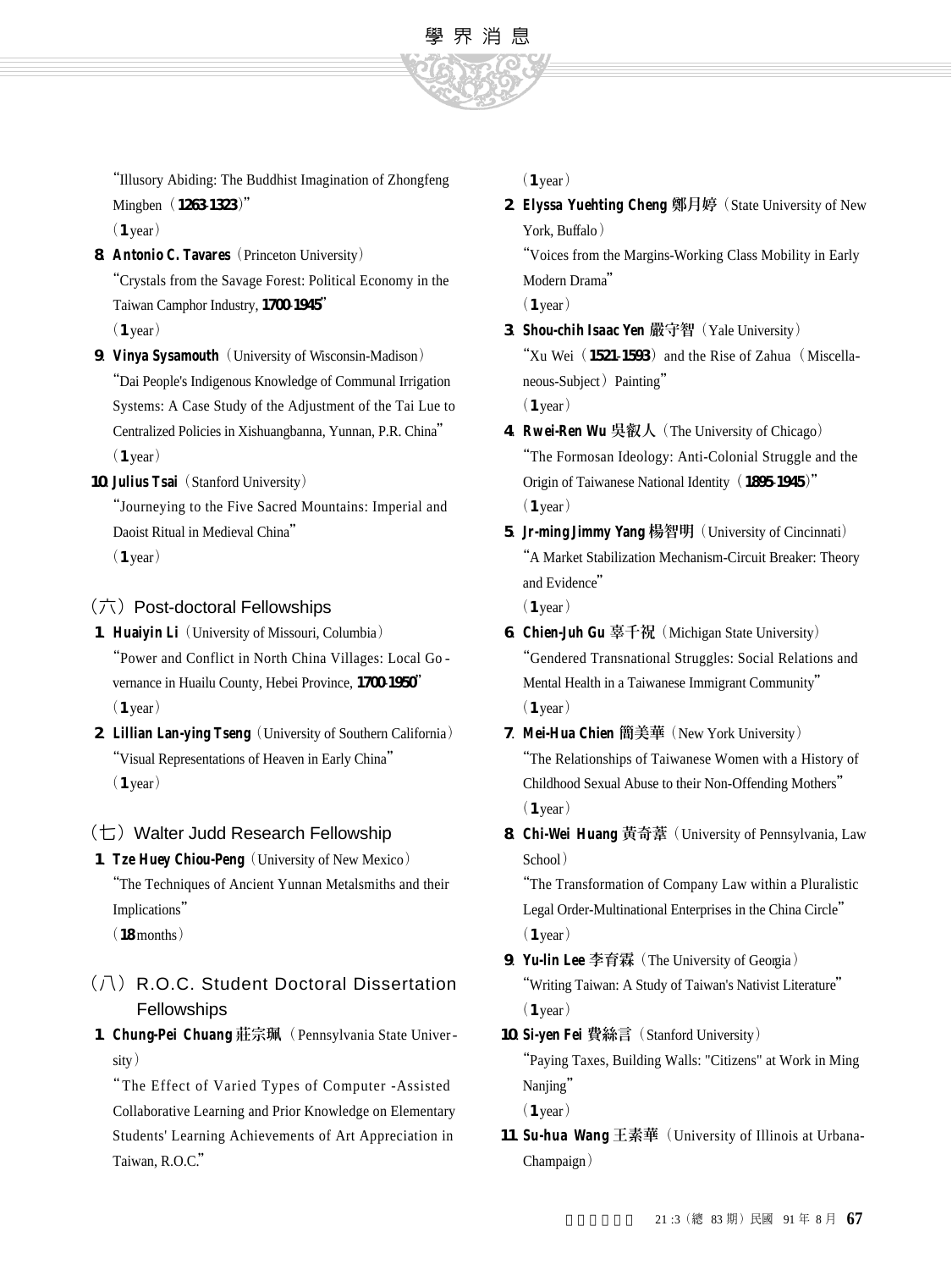

"Principles of Knowledge Acquisition in Infancy"  $(1$  year)

12. Ying-Fen Huang 黃櫻棻 (Simon Fraser University, Ca $nada)$ 

"Becoming a Chinese Global City: The Politics of Aesthetics, Digitalization and Spectacularization"

 $(1$  year)

13. **Shuemm-Yow Liao** 廖舜右 (University of Denver) "The Tension between Material and Ideational Factors in Balance of Power and Democratic Peace Theories: Realist and Constructivist Approaches to Theorizing about Security in East Asia"

 $(1$  year)

**1 4**. **Yu-fen Liou** 柳玉芬(Michigan State University) "On Chinese Temporal Clauses"

 $(1$  year)

**1 5**. **Pochan Chen** 陳伯楨(University of California, Los Ange -  $\log$ )

"The Developmental Changes of Salt Production and Administration in the Eastern Sichuan Basin and Its Interaction with Landscape from the Late Neolithic Period - An Example of the Ganjing Valley, Zhongxian"

 $(1$  year)

16. **Cheng-Tai Wu** 吳震台 (University of Wisconsin-Madison) "Three Essays on Microeconomic Theory"  $(1$  year)

(九) Travel Grant

**1. Yungdeh Richard Chu** (Rochester Institute of Technology) "Presenting a Paper at the International Conference on 'Modernization and Social Change in China 1842-Present'"  $(2$  months)

## $(+)$  Visiting Fellowship

- 1. **Thomas Buoye** (University of Tulsa)
	- "Ruler, State and Economy in Eighteenth-Century China: The Economic Role of the Qing Imperial Household Department"  $(1$  month)
- $(+-)$  Special Grant

1. **Martin Powers** (University of Michigan) "The Tang Junyi Lecture Series in Chinese Philosophy"  $(2 \text{ years})$ 

# $(+\Box)$  Canadian Association for Asian Studies

1. **Youngchum Cai** (University of Toronto)

"Fictions as Artifact: Metafictive Theories in Postmodern Chinese Narrative"

 $(1$  year)

**2**. **Fabien Simonis**(Princeton University)

"Mad Acts and Mad Speech in Late Imperial Chinese Legal and Medical Practice"

 $(1$  year)

**3**. **Yimin Zhang**(McGill University) "The Role of Literati in the Military Activities of Late Imperial China"

 $(1$  year)

- **4**. **Li-Ling Tsai**(University of British Columbia) "Women in Physics in Taiwan: Identity, Discourse, Agency"  $(1$  year)
- 5. **Tuen Wai Mary Yeung** (University of British Columbia) "Women in Cantonese Opera and Huizhou Operas: A Comparative Study Concerning Their Religious Beliefs and Practice"

 $(1$  year)

# 三、歐洲地區

## $(-)$  Institutional Enhancement Grants

1. **Hans Ulrich Vogel** (Seminar für Sinologie und Koreanistik Universität Tübingen (Germany)) "New Chair in Modern Chinese Studies Focusing on the Society, Economy and Politics of Taiwan, Hong Kong, Sin-

gapore and Overseas Chinese"

 $(3 \text{ years})$ 

2. **Ellen McAdam, Darry Mead** (Cultural and Leisure Services, Art Gallery and Museums Glasgow Museums (UK)) "Curatorial Research Post in Chinese Art and for Library Acquisitions"

 $(3 years)$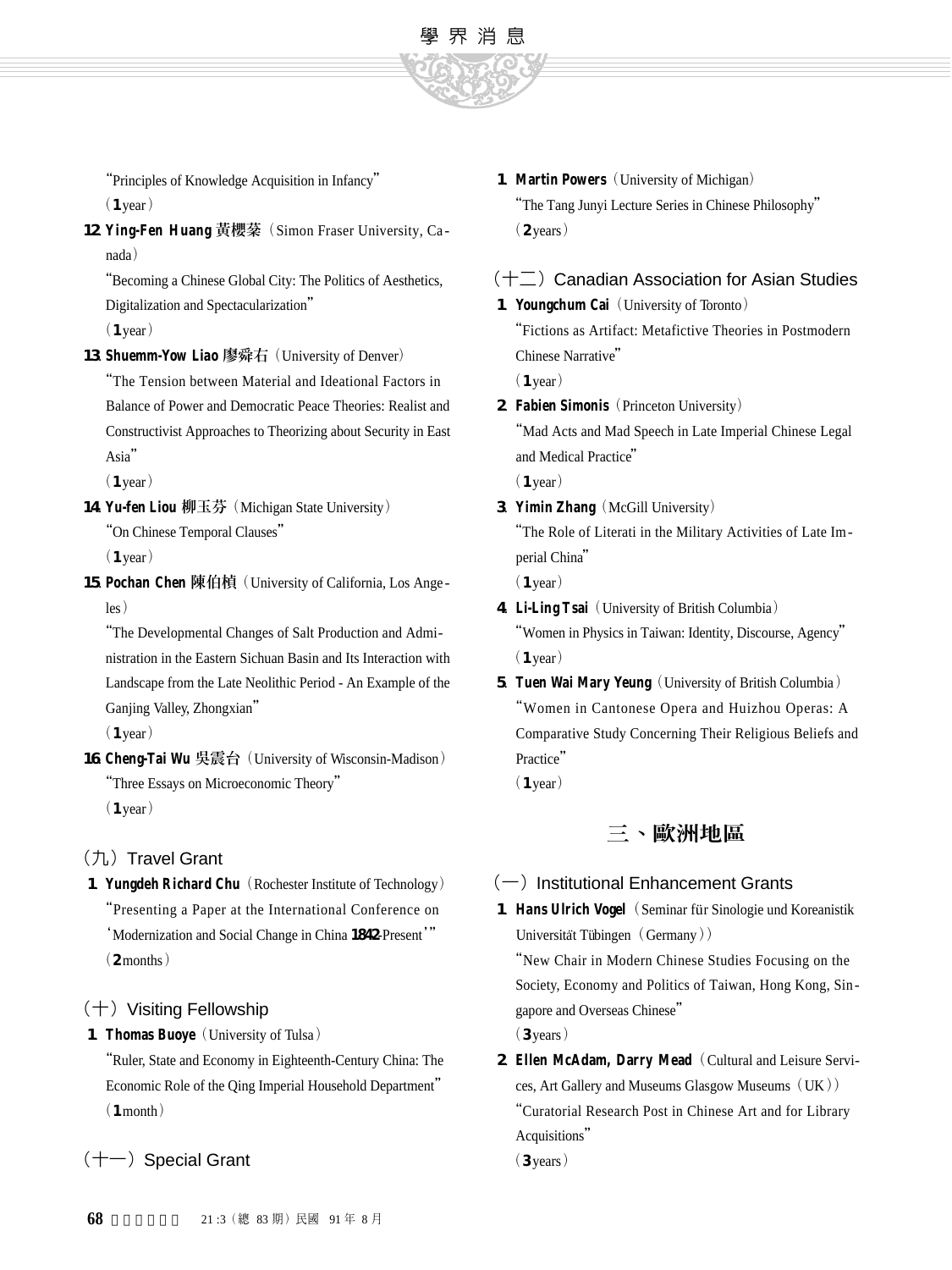

**3**. **Mechthild Leutner**(Faculty of History and Cultural Studies Freie Universität Berlin (Germany))

"Guest Professorship: The Transformation of the Republic of China: Fifty Years in Taiwan"

 $(1$  year)

#### $(\square)$  Research Grants

1. **Alain Arrault** (Ecole Francaise d'Extrême-Orient (France)) "Taoism and Local Society: Liturgical Structures in Central Hunan Province"

 $(3 \text{ years})$ 

**2. Lina Song** (University of Nottingham (UK)) "Economic Inequality and Socio-Political Instability in China"

 $(2 \text{ years})$ 

- **3**. **Chantai Zheng** (Université de Provence (France)) "Research and Documentation on Missionaries in Taiwan"  $(3 \text{ years})$
- **4. Denise Gimpel** (Ruhr-Universität Bochum (Germany)) "Exercises in Difference: The Discussion of Women's Physical Education and the Reconstruction of Gender Roles in Late Qing and Early Republican China"  $(2 \text{ years})$
- **5. Krzysztof Gawlikowski** (Institute of Political Studies, Polish Academy of Sciences (Poland))

"Master Sun's Rules of Warfare (Sunzi Bingfa) — A Study of the Treatise and Its New Polish and English Translation, with Comments and Explanations"  $(2 \text{ years})$ 

 $(\equiv)$  Conference and Seminar Grant

1. **Francoise Mengin** (Centre d'Etudes et de Recherches Internationales (France))

"New Information Technologies and the Reshaping of Power Relations: An Approach to Greater China's Political Economy"

 $(2 \text{days})$ 

2. **Daria Berg** (University of Durham (UK)) "Perceptions of Gentility in Chinese Literature and History"  $(4 \text{ days})$ 

#### (四) Subsidies for Publication

1. **Krum Atsev** (New Bulgarian University (Republic of Bulgaria)

"White Clouds - from Ancient Chinese Songs to Japanese Haiku"

 $(6$  months)

- **2. Hans Kuhner** (Humboldt-Universität (Germany)) "China Übersetzen (China in Translation)"  $(1$  year)
- $($  $\overline{\text{L}}$ ) Dissertation Fellowships
- 1. Veronique Berthelet (Ecole Pratique des Hautes Etudes  $(France)$

"The Formation and Transmission of Calendar Horoscopy in China: A Study of the Rhapsody of Luoluzi and its Com mentaries (11th-16th Centuries)"  $(1$  year)

2. **Alberto Galvan** (Universite de Paris VII -Denis Diderot)  $(France)$ 

"Politics and War in Early China: The Strategical Foun dations of Hanfeizi's Political Thought"

 $(3$  months)

**3**. **Mark Gamsa** (University of Oxford (UK)) "The Russian-Chinese Encounter in Harbin, Manchuria, **1 8 9 8**-**1 9 3 2**"

 $(9$  months)

**4**. **Zornica Kirkova**(Charles University(Czech Republic)) "'Worlds Beyond': The Youxian Poetry of the Six Dy nasties Period"

 $(9$  months)

- 5. **Maria AF Sandeberg** (University of London (UK)) "Gender in Chinese Literary Thought of the Pre-War Republican Period"  $(1$  year)
- **6**. **Christine Vidal**(Institut National des Langues et Civilisations Orientales (France))

"The Liberal Democrats Rallied to the Communist Regime, **1 9 4 9**-**1 9 5 7**"

 $(1$  year)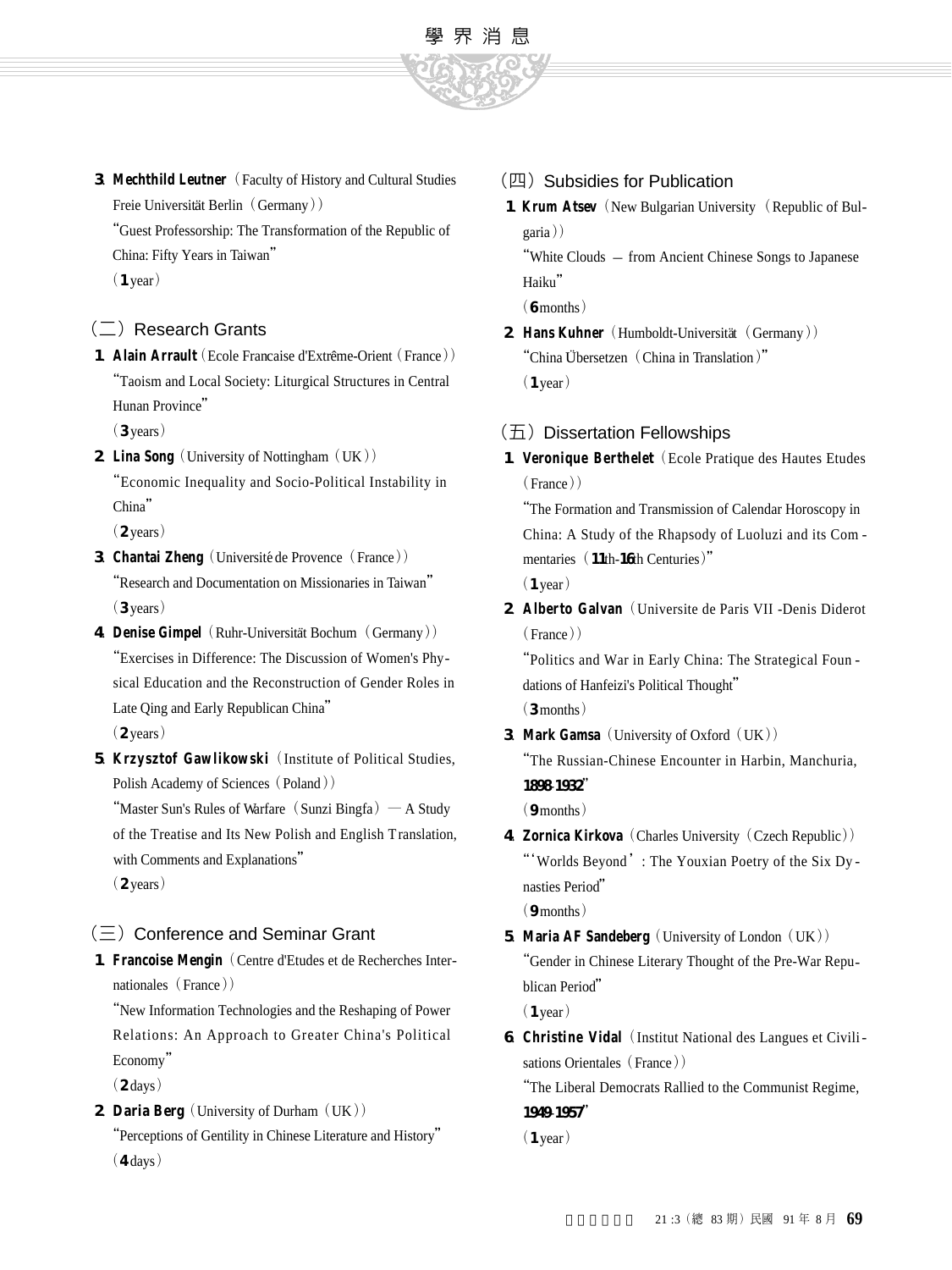

**1. Andrea Janku** (University of Heidelberg (Germany)) "Disasters, the Press, and the Nation-Famine Relief in Nineteenth-Century China"

(六)Post-Doctoral Fellowships

 $(2 \text{ years})$ 

- **2. Uta Lauer** (University of Heidelberg (Germany)) "The Iconography of the Banana Tree in East Asian Art"  $(2 \text{ years})$
- **3**. **Hwee-San Tan** (University of London (UK)) "Buddhist Gongde Hymn Styles in Taiwan and Fujian: Musical, Historical and Social Relations"  $(2 \text{ years})$
- (七)R.O.C. Student Doctoral Dissertation Fellowships
- 1. **Chen Hsiu-fen** (University of London (UK)) "Madness: A Cultural History of Diseases in Pre-modern Chinese Medicine"

 $(1$  year)

- **2. Chen Wen-jeng** (Lancaster University (UK)) "Conventional Deterrence and Taiwanese Defense Policy"  $(3$  months)
- **3**. Lee Chin-yun (Ljubljana University (Slovenia)) "Trieste and the Austro-China Trade from 1869 to 1918"  $(6$  months)
- 4. **Lin Tyng-ruu** (University of Cambridge (UK)) "Measuring National Sustainable Development"  $(6$  months)
- 5. **Tsai Tsan-huang** (Oxford University (UK)) "Interpreting Traditions: Different Strategies and Approaches toward Qin Practices in Han Chinese Societies"

 $(1$  year)

**6**. **Wang Hsiao-tan** (University of Warwick (UK))

"Constructing Discourses on"Women's Rights"in Taiwan in the 1980s and 1990s-from the Perspective of the Women's Movement as a Site to Regenerate Women's 'Cultural Spaces'"  $(1$  year)

**7. Wei Shu-mei** (University of Warwick (UK)) "Performing Diaspora-Identity and Space in Contemporary Taiwanese Theater"

 $(1$  year)

學 界 消 息

**8. Lu Mei-huan** (Bielefeld University (Germany)) "The Competing Discourses and Practices on a Mazu Pil rimage of Taiwan"  $(9$  months)

四、亞太地區

## $(-)$  Research Grants

1. **John Makeham** (Centre for Chinese Studies, Adelaide University (Australia))

"Discourse on Confucianism in Contemporary Taiwan and China"

(2.8 years)

**2**. **Nan-Chiang Lieu**(Department of Ancient History, Mac quarie University (Australia))

"Nestorian and Manichaean Remains in Quanzhou in South  $China$  — An Epigraphical Religious-Historical and Art-Historical Survey"

(3 years)

3. David Holm (Department of Chinese Studies, The University of Melbourne (Australia))

"Zhuang Ritual Texts: Spirit Mediumship and Taoism in South China"

 $(3$  years)

**4**. **Yunji Wu**(Institute of Asian Languages and Societies, University of Melbourne  $(A$ u stralia $))$ 

"A Synchronic and Diachronic Study of the Grammar of the Chinese Xiang Dialect Group"

 $(2 \text{ years})$ 

**5**. **Ha Sae-bong**(Research Institute for the Humanities, Dong-Eui University (S. Korea))

"Taiwan and Its Self-Images: An Analysis of V arious Expositions Concerning Taiwan in East Asia in the Early Twentieth Century"

 $(2 \text{ years})$